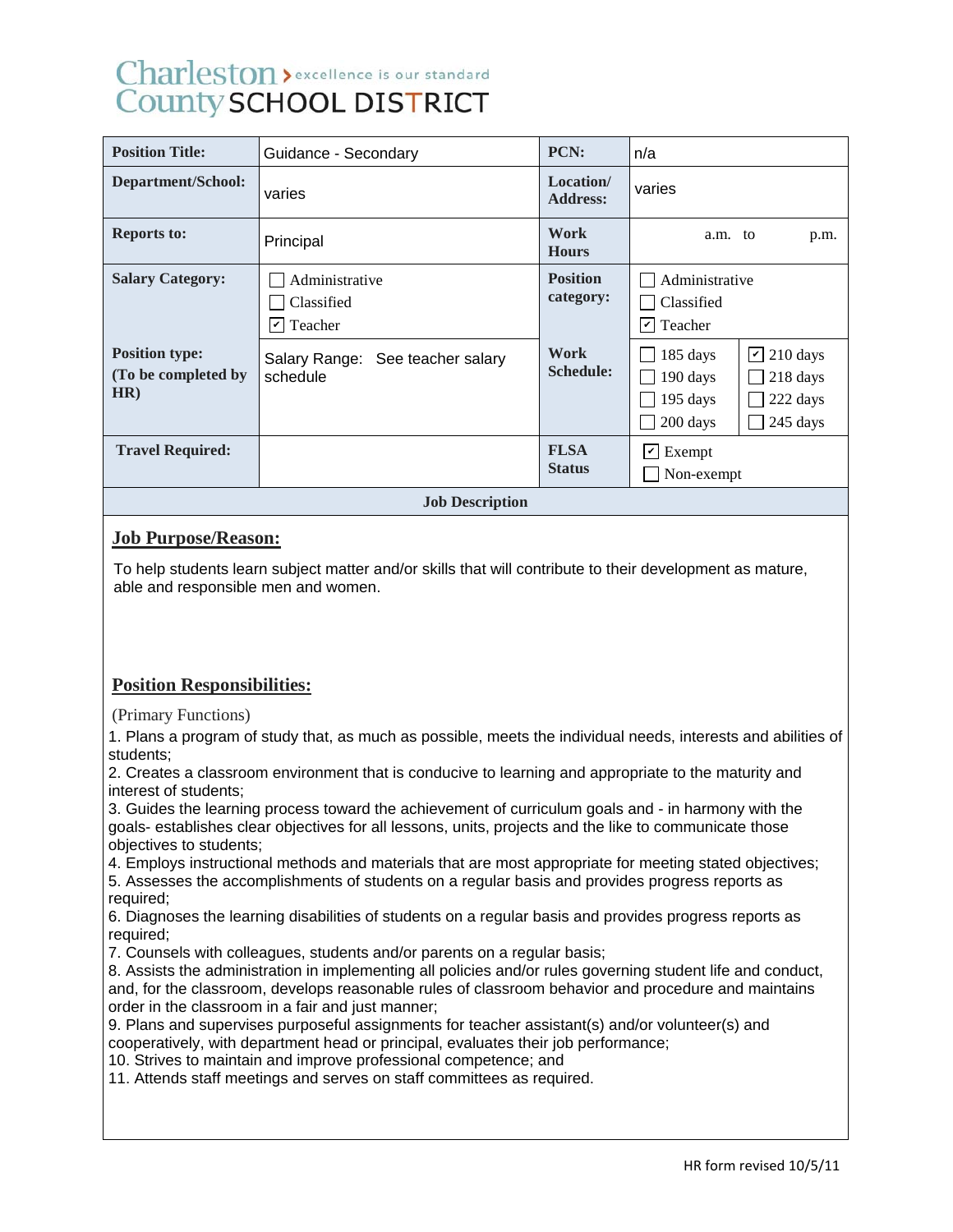# Charleston > excellence is our standard<br>County SCHOOL DISTRICT

| (Secondary Functions)                                    |                                   |                                                             |  |  |  |
|----------------------------------------------------------|-----------------------------------|-------------------------------------------------------------|--|--|--|
| Performs all other duties as assigned by the supervisor. |                                   |                                                             |  |  |  |
|                                                          |                                   |                                                             |  |  |  |
|                                                          |                                   |                                                             |  |  |  |
|                                                          |                                   |                                                             |  |  |  |
|                                                          |                                   |                                                             |  |  |  |
|                                                          |                                   |                                                             |  |  |  |
|                                                          |                                   |                                                             |  |  |  |
|                                                          |                                   |                                                             |  |  |  |
| <b>Required Qualifications:</b>                          |                                   |                                                             |  |  |  |
| <b>EDUCATION:</b>                                        | High School Diploma or Equivalent | Associate's Degree                                          |  |  |  |
|                                                          | Bachelor's Degree                 | Master's Degree<br>$\boldsymbol{ } \boldsymbol{\mathit{v}}$ |  |  |  |
|                                                          | Other                             |                                                             |  |  |  |
|                                                          |                                   |                                                             |  |  |  |
| <b>EXPERIENCE &amp; TRAINING:</b>                        |                                   |                                                             |  |  |  |
|                                                          |                                   |                                                             |  |  |  |
|                                                          |                                   |                                                             |  |  |  |
|                                                          |                                   |                                                             |  |  |  |
|                                                          |                                   |                                                             |  |  |  |
|                                                          |                                   |                                                             |  |  |  |
|                                                          |                                   |                                                             |  |  |  |
| <b>SPECIFIC SKILLS:</b><br>Basic computer skills         |                                   |                                                             |  |  |  |
|                                                          |                                   |                                                             |  |  |  |
|                                                          |                                   |                                                             |  |  |  |
|                                                          |                                   |                                                             |  |  |  |
|                                                          |                                   |                                                             |  |  |  |
|                                                          |                                   |                                                             |  |  |  |